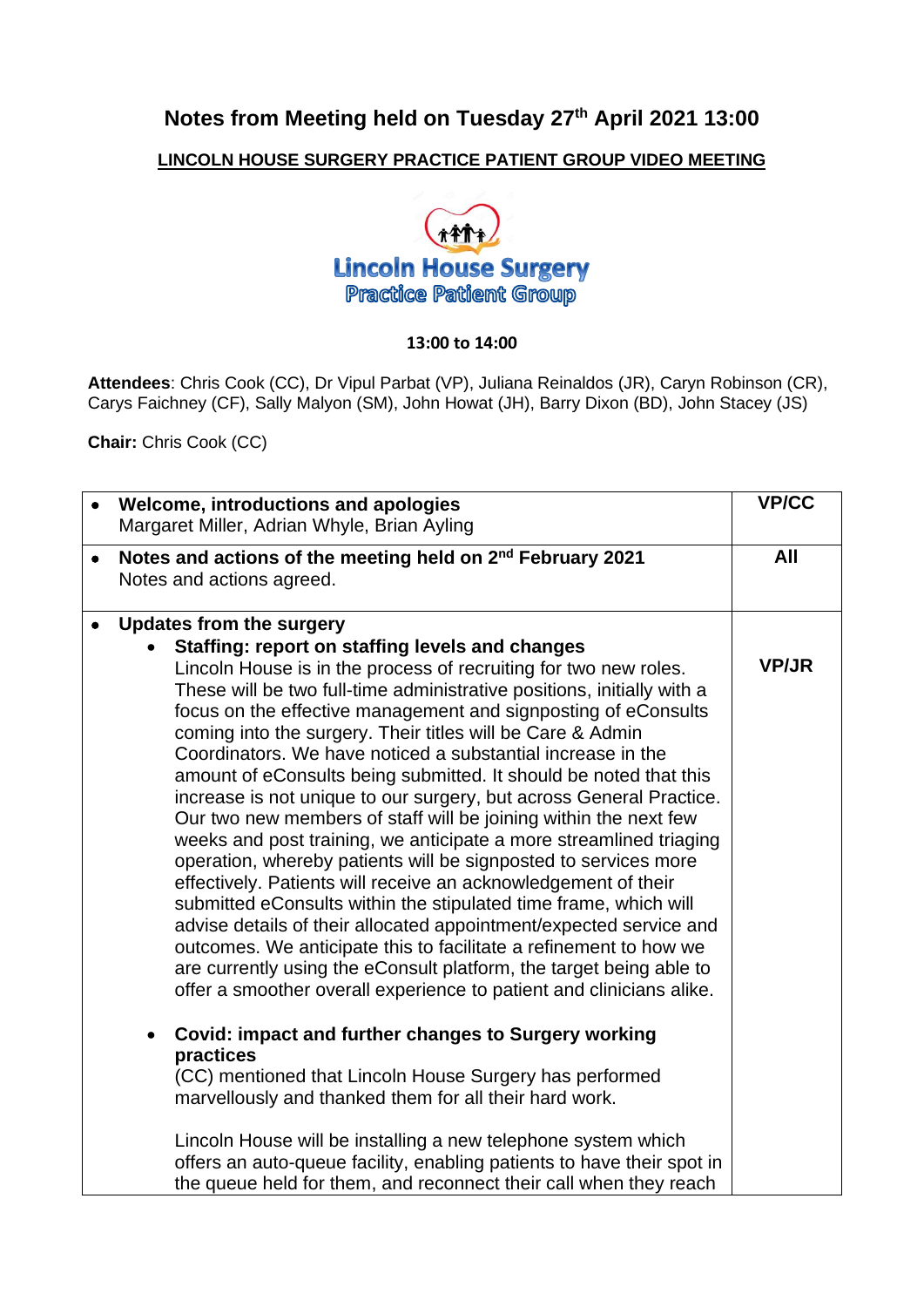| the front of the virtual queue. We believe this will be welcomed by<br>our patients as we understand waiting times can at times be long.<br>We are also in the process of launching a new website for the<br>surgery. The website provider we are using offers a very<br>customisable platform, which we believe will be user-friendly to<br>our patients and better facilitate communications.<br>eConsult: feedback on the introduction of eConsult<br>We have received productive feedback on eConsult. Whilst we<br>remain committed to continuously refining and streamlining the<br>process, eConsult is not going anywhere.<br>Regarding a request for a "fast track" option – this can be done by<br>selecting the option "I need administrative help". This negates the<br>need to complete the section outlying your symptoms as it directs<br>you to a free format dialogue box where you can complete your<br>request. |                     |
|------------------------------------------------------------------------------------------------------------------------------------------------------------------------------------------------------------------------------------------------------------------------------------------------------------------------------------------------------------------------------------------------------------------------------------------------------------------------------------------------------------------------------------------------------------------------------------------------------------------------------------------------------------------------------------------------------------------------------------------------------------------------------------------------------------------------------------------------------------------------------------------------------------------------------------|---------------------|
| <b>Patient Survey 2021</b><br><b>Update on status of NHS Choices Survey</b><br>The NHS Choices Survey results are due and previously an<br>independent survey was carried out by the surgery using Survey<br>Monkey to correlate/verify the results of the National Choices<br>Survey.<br>(JR) mentioned that there is the facility to create a basic survey<br>through the new website we will be launching shortly. This might<br>be worth considering in future.<br>To agree areas of focus, timetable and process for an in-<br>house Patient Survey 2021<br>It was unanimously agreed that no in-house survey will be<br>conducted this year. It was agreed that the results from the last<br>independent survey we conducted were in line with those of the<br>central survey. We will therefore direct our resources to other<br>areas of importance. We await the results of the national survey.                          | <b>JR/VP</b><br>All |
| Virtual Information Evening - Mental Health Wellbeing<br>To agree a date and time.<br>(VP) will email a selection of possible dates in June to (CC) for<br>consideration.<br>Main Speaker: Dr V Parbat<br>Guest: Barry Canterford, Hertfordshire Partnership University NHS<br><b>Foundation Trust</b>                                                                                                                                                                                                                                                                                                                                                                                                                                                                                                                                                                                                                             | <b>CC/VP</b>        |
| Any other business<br>Items to be notified at least two days prior to meeting.<br>(BD) attended a virtual event held by the Maltings PPG. An interesting<br>discussion held on the effectiveness of virtual consultations and<br>upcoming webinars they are running on various clinical topics. (BD) felt it<br>was a productive meeting to attend, especially to get a view on how other<br>PPGs operate and how they have successfully established a means by<br>which they communicate with their patients. It was highlighted that all                                                                                                                                                                                                                                                                                                                                                                                         | All                 |